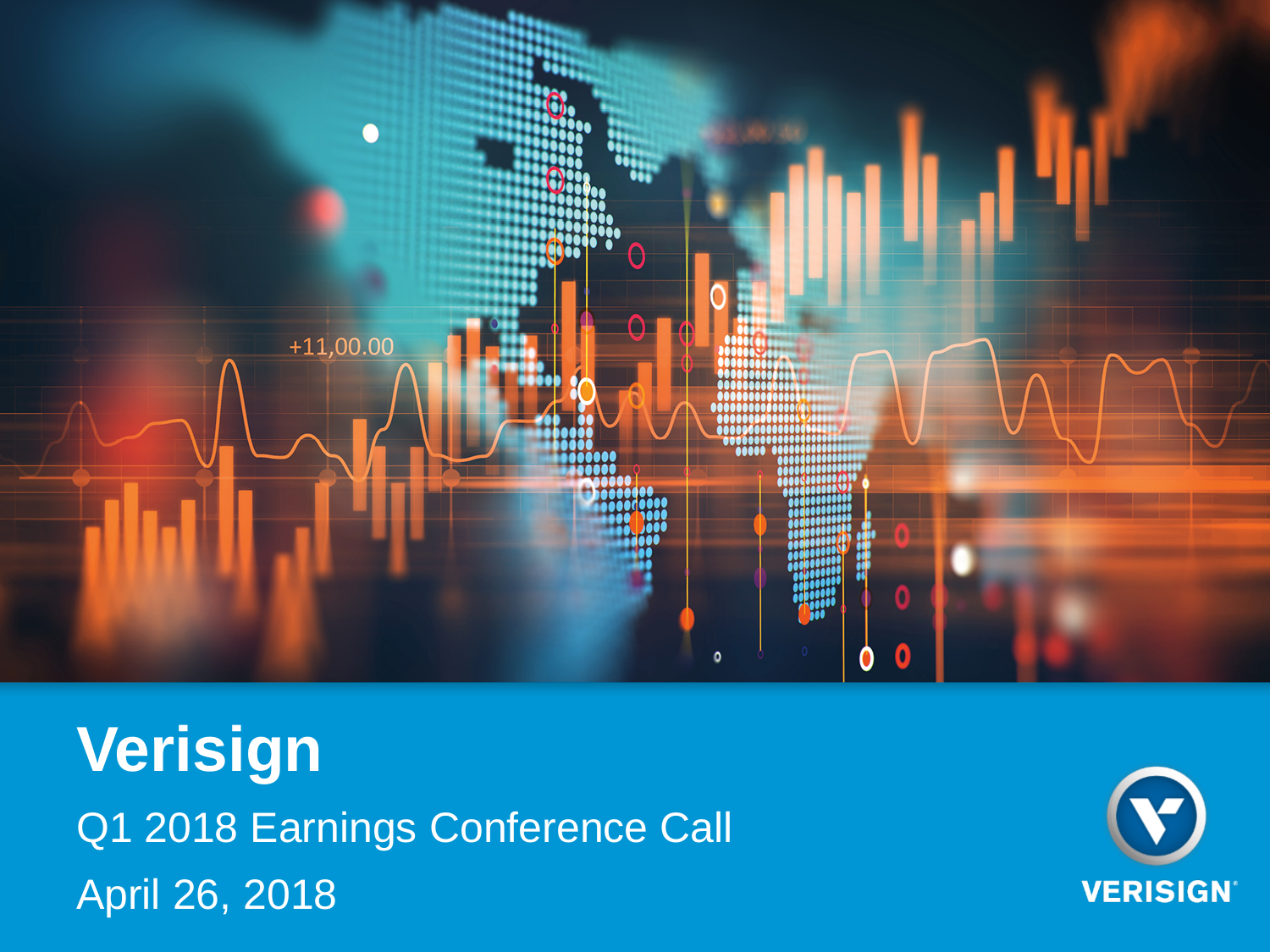## Safe Harbor Disclosure

Statements in this announcement other than historical data and information constitute forward-looking statements within the meaning of Section 27A of the Securities Act of 1933 as amended and Section 21E of the Securities Exchange Act of 1934 as amended. These statements involve risks and uncertainties that could cause our actual results to differ materially from those stated or implied by such forward-looking statements. The potential risks and uncertainties include, among others, whether the U.S. Department of Commerce will approve any exercise by us of our right to increase the price per .com domain name, under certain circumstances, the uncertainty of whether we will be able to demonstrate to the U.S. Department of Commerce that market conditions warrant removal of the pricing restrictions on .com domain names and the uncertainty of whether we will experience other negative changes to our pricing terms; the failure to renew key agreements on similar terms, or at all; new or existing governmental laws and regulations in the U.S. or other applicable foreign jurisdictions; system interruptions, security breaches, attacks on the internet by hackers, viruses, or intentional acts of vandalism; the uncertainty of the impact of changes to the multi-stakeholder model of internet governance; changes in internet practices and behavior and the adoption of substitute technologies; the success or failure of the evolution of our markets; the operational and other risks from the introduction of new gTLDs by ICANN and our provision of back-end registry services; the highly competitive business environment in which we operate; whether we can maintain strong relationships with registrars and their resellers to maintain their marketing focus on our products and services; challenging global economic conditions; economic, legal and political risk associated with our international operations; our ability to protect and enforce our rights to our intellectual property and ensure that we do not infringe on others' intellectual property; the outcome of legal or other challenges resulting from our activities or the activities of registrars or registrants, or litigation generally; the impact of our new strategic initiatives, including our IDN gTLDs; whether we can retain and motivate our senior management and key employees; and the impact of unfavorable tax rules and regulations. More information about potential factors that could affect our business and financial results is included in our filings with the SEC, including in our Annual Report on Form 10-K for the year ended Dec. 31, 2017, Quarterly Reports on Form 10-Q and Current Reports on Form 8-K. Verisign undertakes no obligation to update any of the forward-looking statements after the date of this announcement.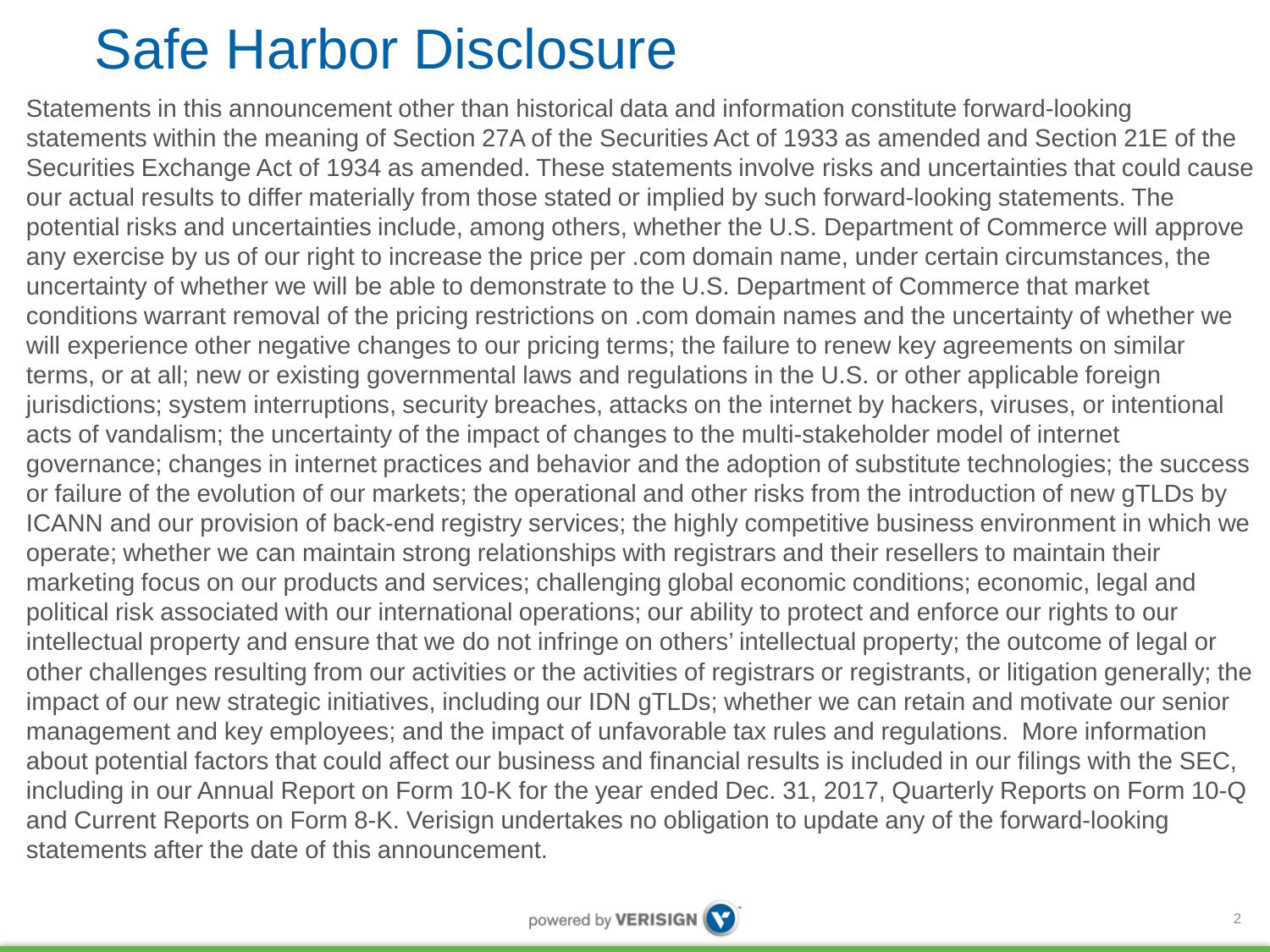Agenda

**Introduction** Registry Services Highlights Financial Performance / Guidance Closing / Q&A / Appendix

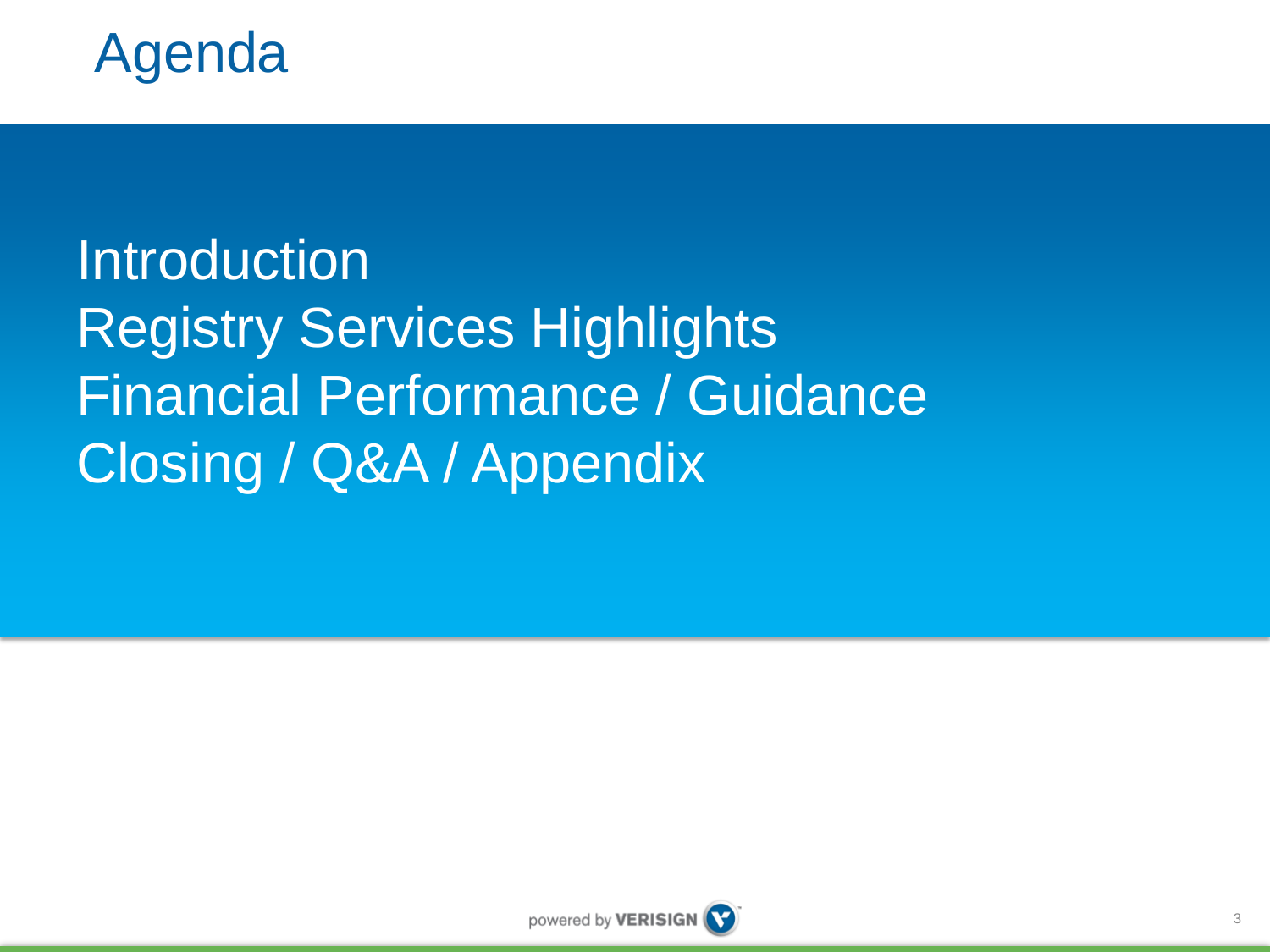## Registry Services Highlights

### *Domain Name Base(1) at 148.3 Million Names, 3.2% Y/Y*

*133.9 Million .com Names and 14.4 Million .net Names*



**1) The domain name base as presented here is the active zone plus the number of domain names that are registered but not configured for use in the respective Top-Level Domain zone file plus the number of domain names that are in a client or server hold status. This data is not comparable to previous earnings presentations, (prior to first quarter 2015), where names in hold status were not included.**

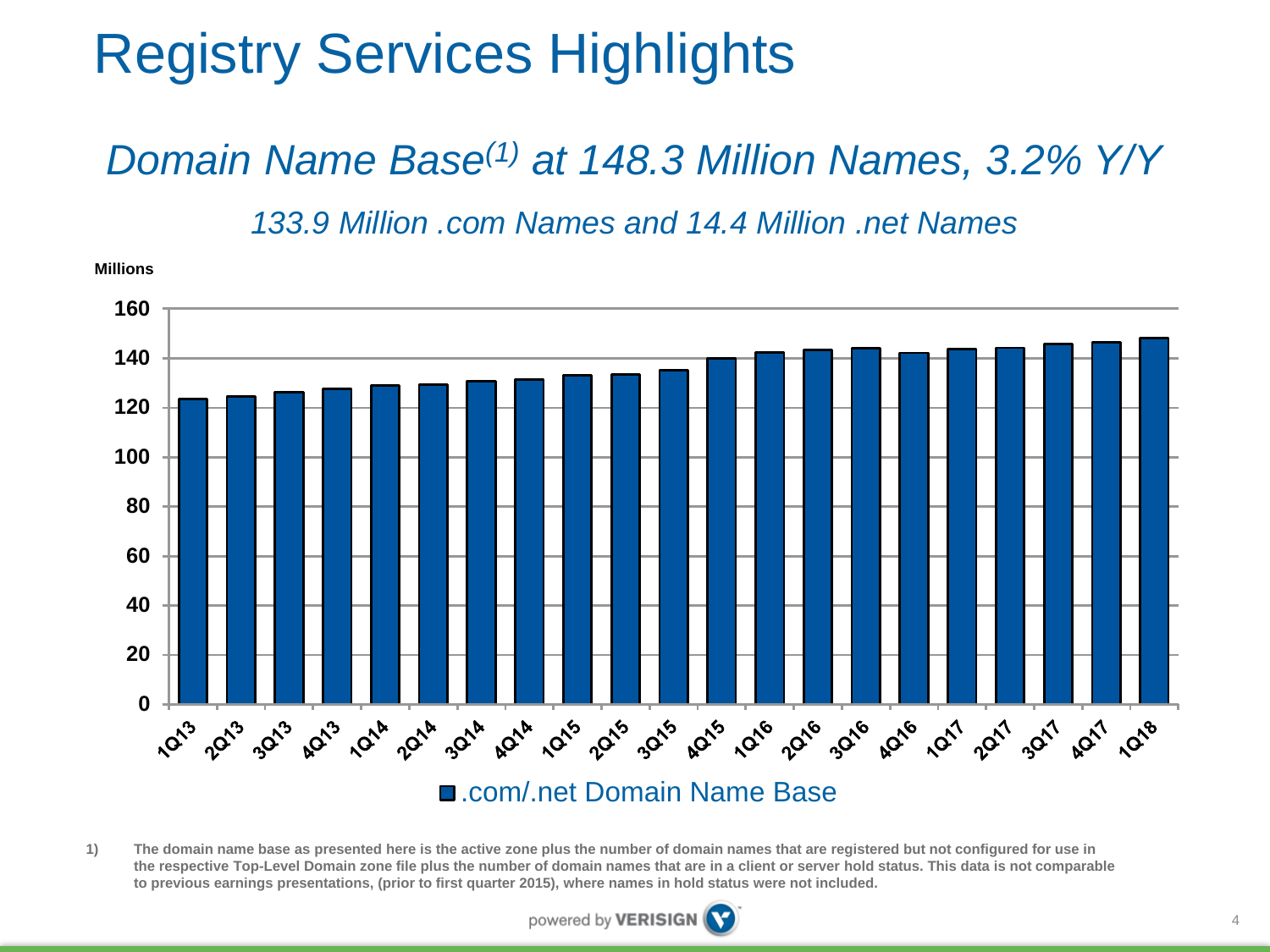## Registry Services Highlights

*9.6 Million New Name Registrations in Q1 2018*

*Compared with 9.5 Million in Q1 2017*

- **Q4 2017 renewal rate 72.2%**
	- **Q1 2018 renewal rate expected to be approximately 74.9%(1)(2) compared with 72.5% in Q1 2017**
- **Ending Q1 2018 Domain Name Base increased by 1.91M registrations from prior quarter end**
- **31.4M registrations expiring in Q2 2018 vs. 30.1M in Q2 2017**
- **Ending Q2 2018 Domain Name Base expected to increase by between 0.7M to 1.2M registrations from end of Q1 2018(2)**



### **New Name Registrations**

**1) Renewal rates are not fully measurable until 45 days after the end of the quarter.**

**2) This guidance is based on historical seasonality and current market trends.**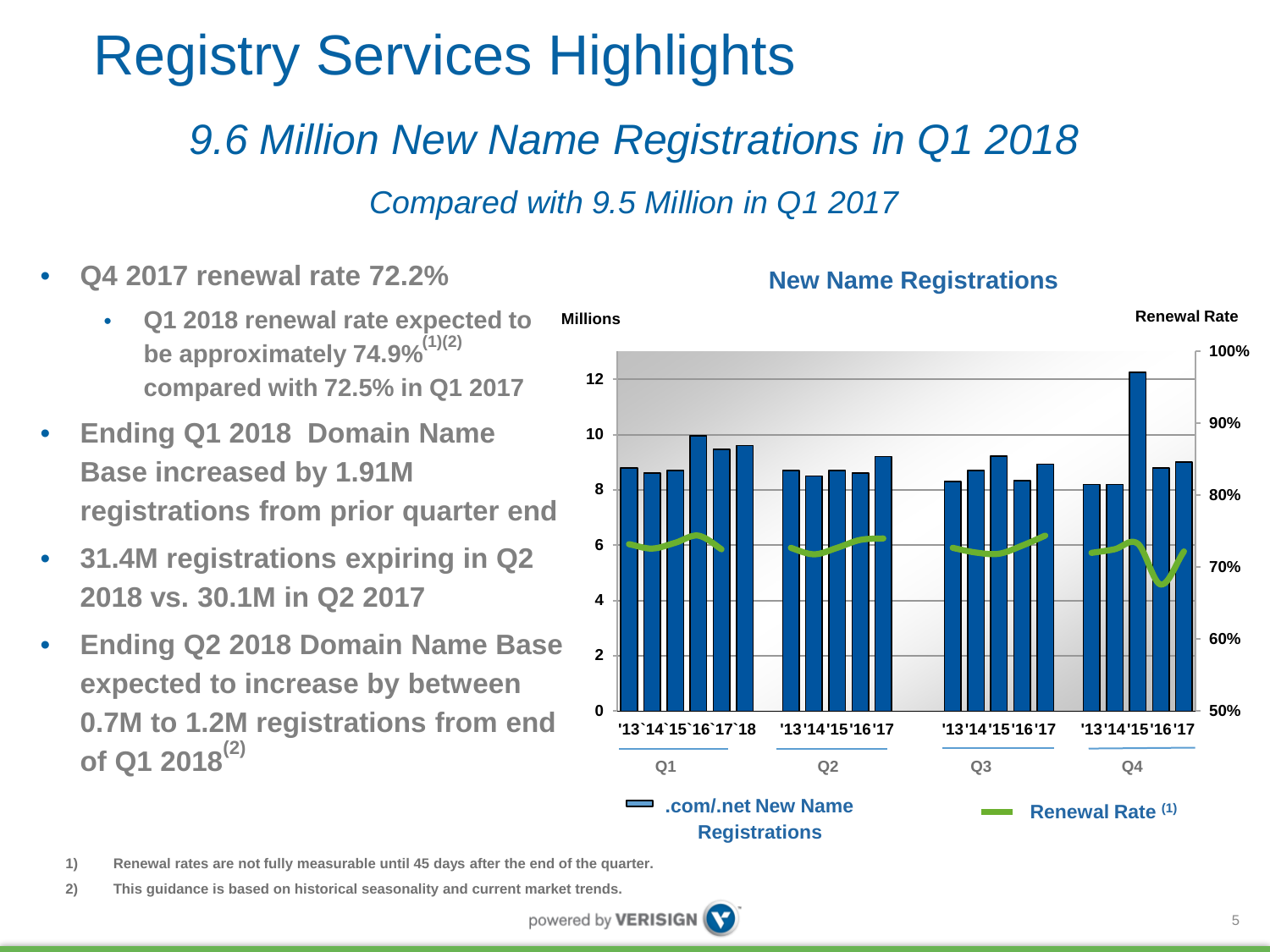## Q1 2018 Financial Performance

- **Revenue of \$299M, up 3.7% y/y**
- **GAAP operating margin of 62.0%**
- **GAAP diluted EPS of \$1.09**
- **Non-GAAP operating margin of 66.3%(1)**
- **Non-GAAP diluted EPS of \$1.07(1)**
- **Operating Cash Flow of \$90M**
- **Free Cash Flow of \$82M(2)**
- **946 Full-Time Employees at March 31, 2018(3)**
- **1) See "Reconciliation of Non-GAAP Financial Measures" in slide appendix for important information.**
- **2) Free cash flow is a non-GAAP financial measure defined as cash flow from operating activities, less capital expenditures. See Free Cash Flow Calculation in slide appendix for more detail.**
- **3) Net of one intern.**



#### **Revenue & Profitability**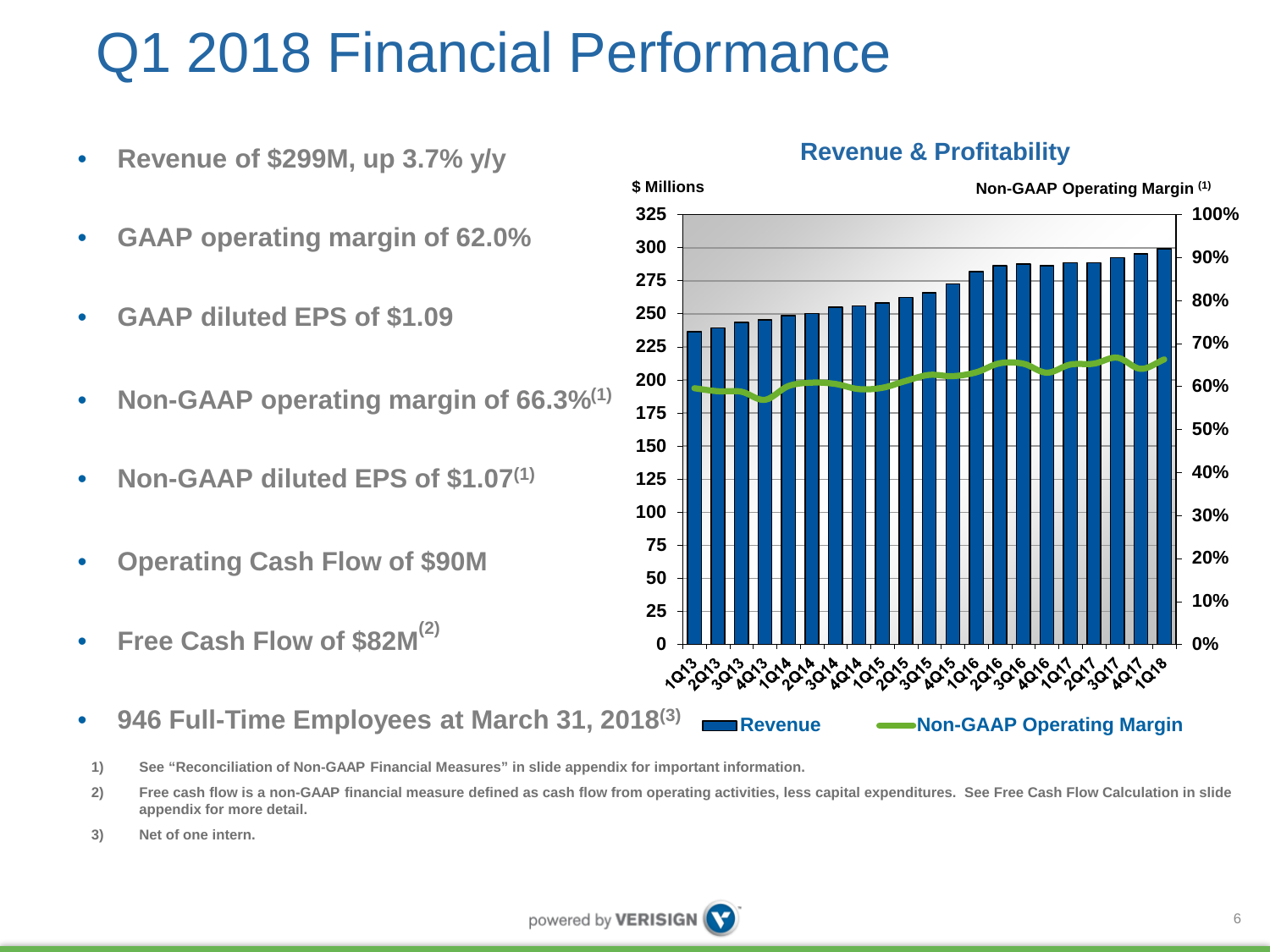## Financial Guidance<sup>(1)</sup>

### • **2018 Revenue**

- \$1.200 billion to \$1.215 billion, narrowed from \$1.195 billion to \$1.215 billion
- **Full year 2018 Non-GAAP Operating Margin(2**)
	- 65.5% to 66.5%, unchanged
- **2018 Non-GAAP Interest Expense and Non-GAAP Non-Operating Income, net**<sup>(3)</sup>
	- \$85 million to \$92 million expense, decreased from \$115 million to \$122 million expense

### • **2018 Capital Expenditures**

- \$45 million to \$55 million expense, unchanged
- **2018 Cash Taxes**
	- \$75 million to \$95 million, changed from \$70 million to \$90 million
- **1) Our guidance is based on expectations about the outlook of our business in addition to our financial projections for interest income and expense. Guidance for all non-GAAP figures is based on the definition of non-GAAP metrics noted below. See "Reconciliation of Non-GAAP Financial Guidance" in slide appendix.**
- **2) The most directly comparable GAAP measure to non-GAAP operating margin is GAAP operating income. Non-GAAP operating margin is defined as GAAP operating income adjusted for stock-based compensation which is then divided by revenues.**
- **3) The most directly comparable GAAP measure to Non-GAAP Interest Expense is GAAP Interest Expense. Non-GAAP Interest Expense excludes non-cash interest expense, which is included in GAAP Interest Expense.**

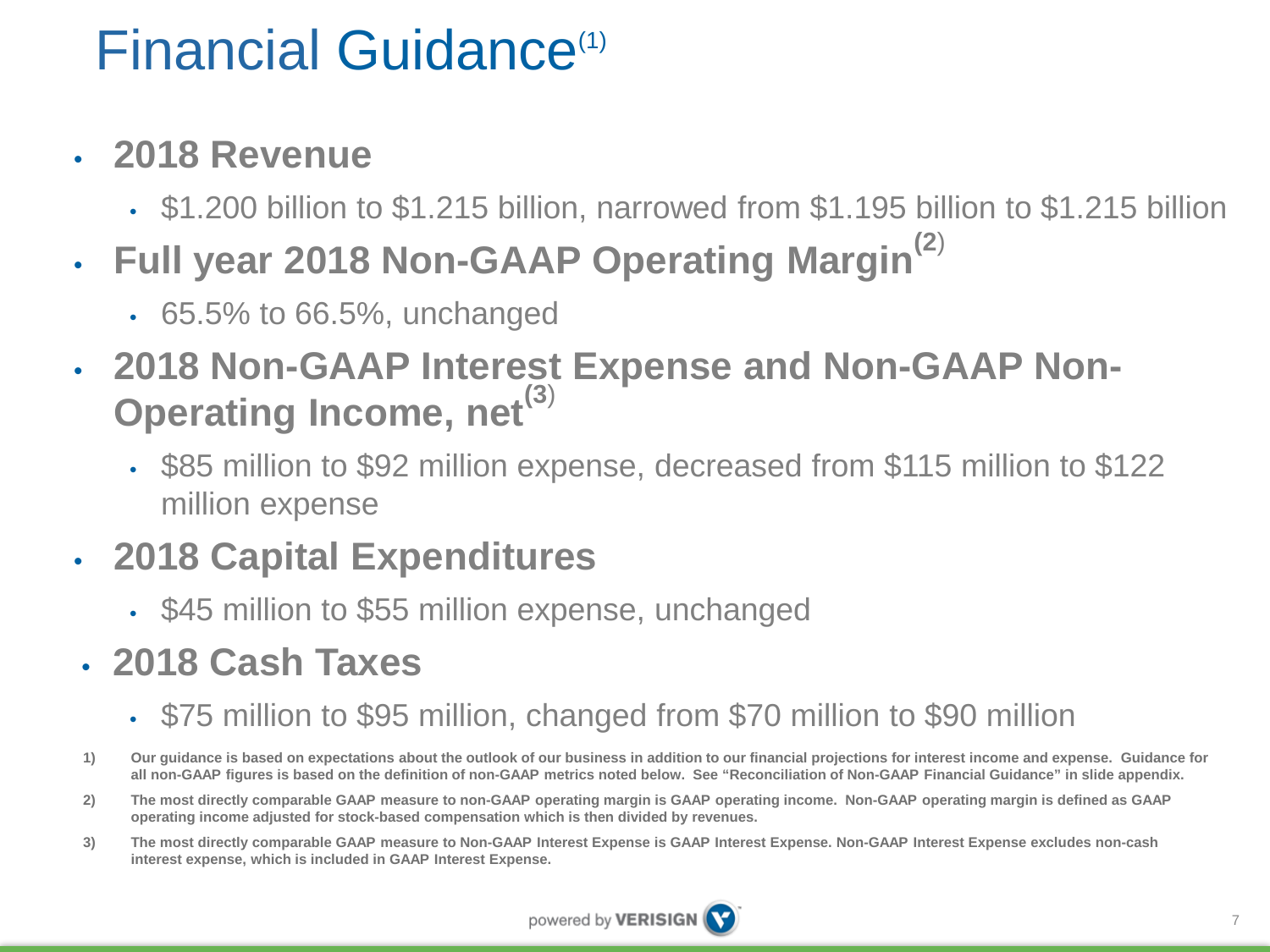# Q&A Appendix

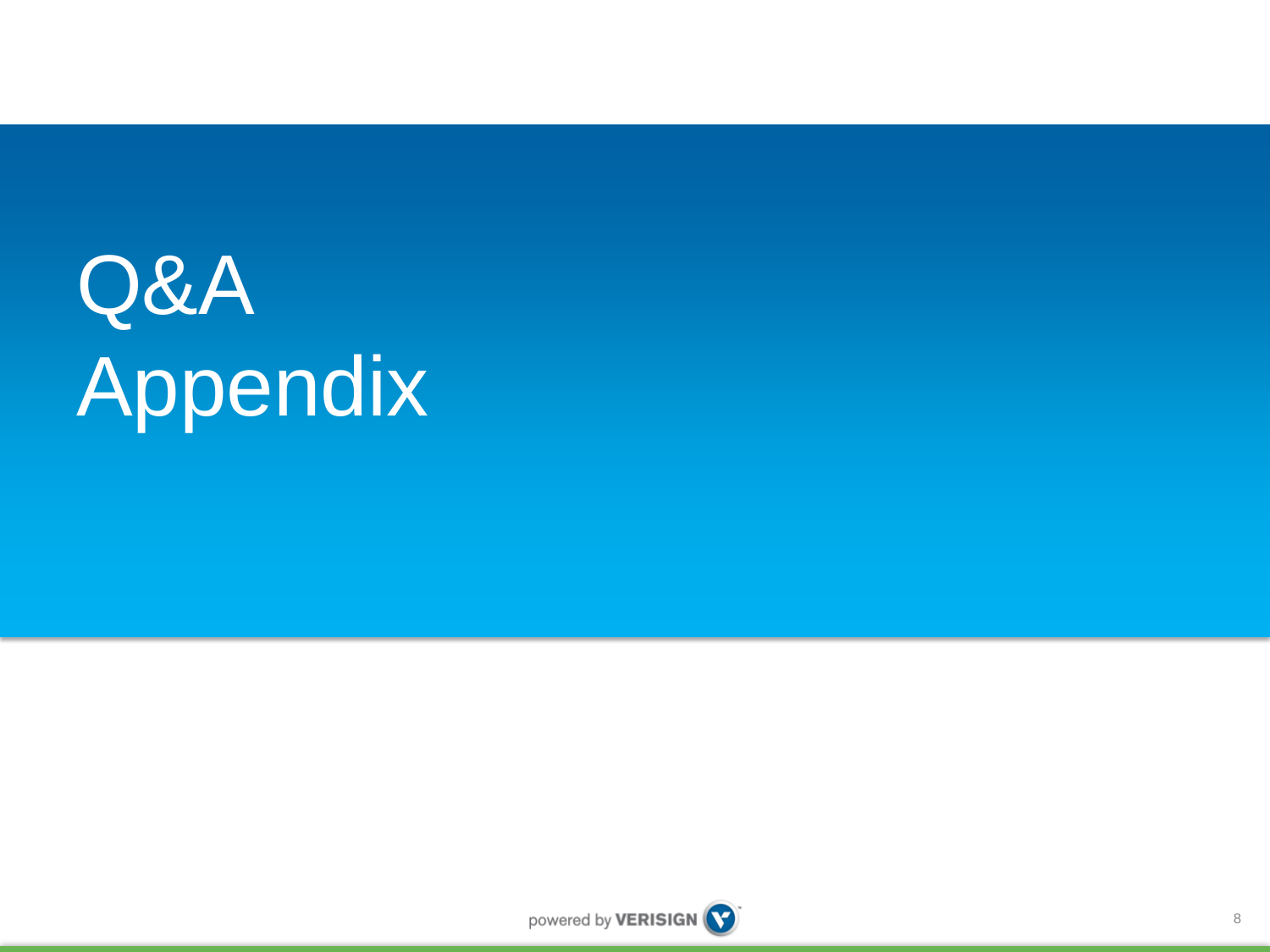## Convertible Debentures Dilution Calculation

- Basic inputs (as of March 31, 2018)
	- \$1.25 billion notional
	- 29.0968 shares per \$1,000 is the current conversion ratio
	- 36.37 million shares issuable (based on conversion ratio)
	- \$34.368 current conversion price
- Treasury stock method dilution calculation**(1)**

(Average Share Price x Shares Issuable) – Notional = Share Dilution Average Share Price

• Q1 2018 calculation

\$115.83 was the average share price during Q1 2018

### $($115.83 \times 36.37M \text{ shares}) - $1.25B = 25.6M \text{ shares}$ \$115.83

**1) Verisign uses the Treasury stock method to account for the dilutive effect of the convertible debentures.**

**For more information see the quarterly convertible debenture dilution information posted at https://investor.verisign.com/events.cfm**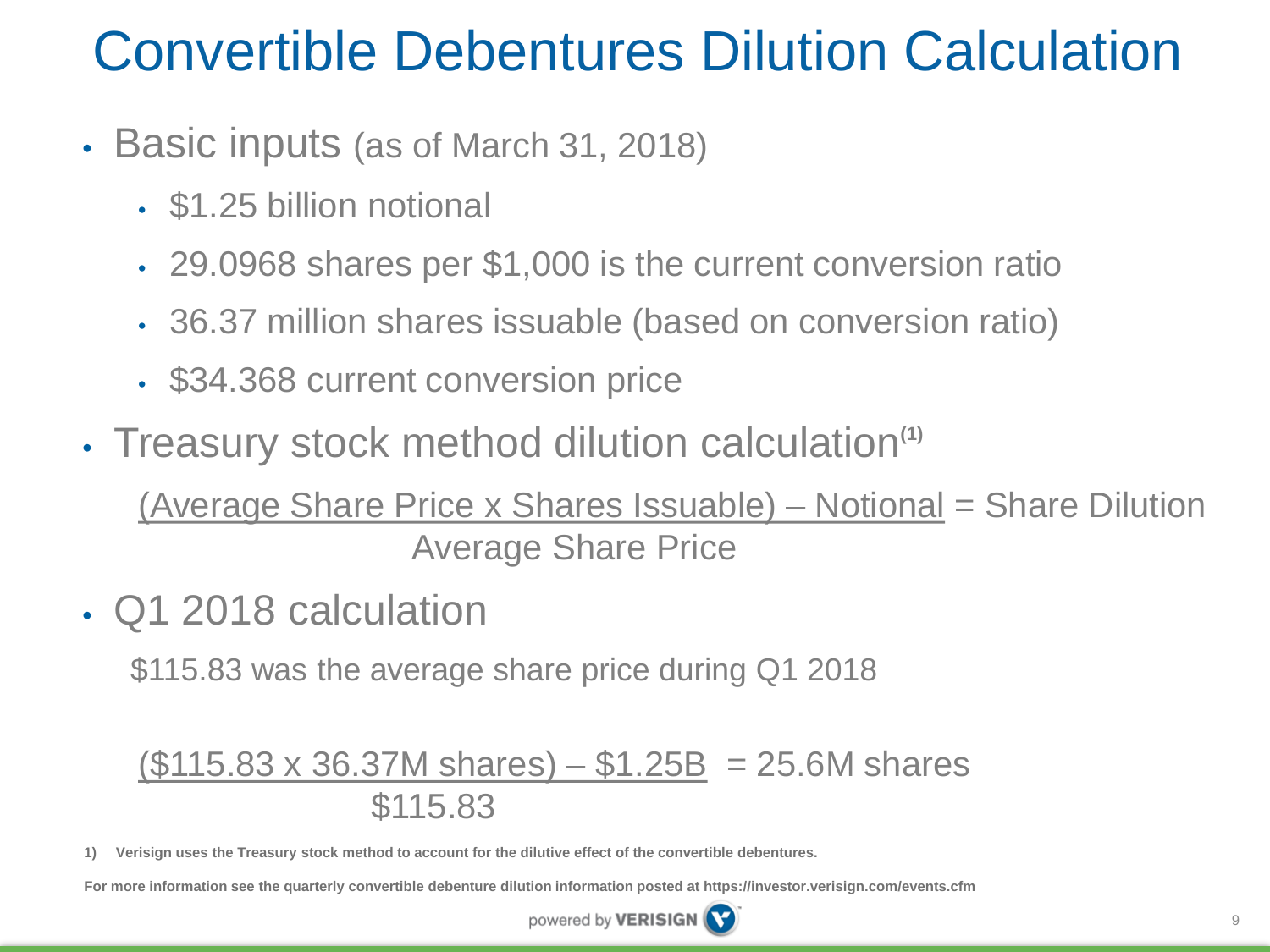### Non-GAAP Financial Measures and Adjusted EBITDA

Verisign provides quarterly and annual financial statements that are prepared in accordance with generally accepted accounting principles (GAAP). Along with this information, management typically discloses and discusses certain non-GAAP financial information in quarterly earnings releases, on investor conference calls and during investor conferences and related events. This non-GAAP financial information does not include the following types of financial measures that are included in GAAP: stock-based compensation, unrealized gain/loss on the contingent interest derivative on the subordinated convertible debentures, and non-cash interest expense. Non-GAAP net income is decreased by amounts accrued for contingent interest payable through August 15, 2017, related to the subordinated convertible debentures, and is adjusted for an income tax rate of 22 percent starting from the first quarter of 2018, 25 percent for the second through the fourth quarters of 2017, and 26 percent for the first quarter of 2017, all of which differ from the GAAP income tax rate.

On a quarterly basis, Verisign also provides Adjusted EBITDA. Adjusted EBITDA is a non-GAAP financial measure and is calculated in accordance with the terms of the indentures governing Verisign's senior notes. Adjusted EBITDA refers to net income before interest, taxes, depreciation and amortization, stock-based compensation, unrealized gain / loss on the contingent interest derivative on the subordinated convertible debentures and unrealized gain / loss on hedging agreements and gain on the sale of a business.

Management believes that this non-GAAP financial data supplements the GAAP financial data by providing investors with additional information that allows them to have a clearer picture of Verisign's operations and financial performance and the comparability of Verisign's operating results from period to period. The presentation of this additional information is not meant to be considered in isolation nor as a substitute for results prepared in accordance with GAAP.

The tables appended to this release include a reconciliation of the non-GAAP financial information to the comparable financial information reported in accordance with GAAP for the given periods.

Financial forecasts and guidance are forward looking statements and actual results may vary for a number of reasons including those mentioned in our most recent 10-K, 10-Q and 8-K filings with the SEC.

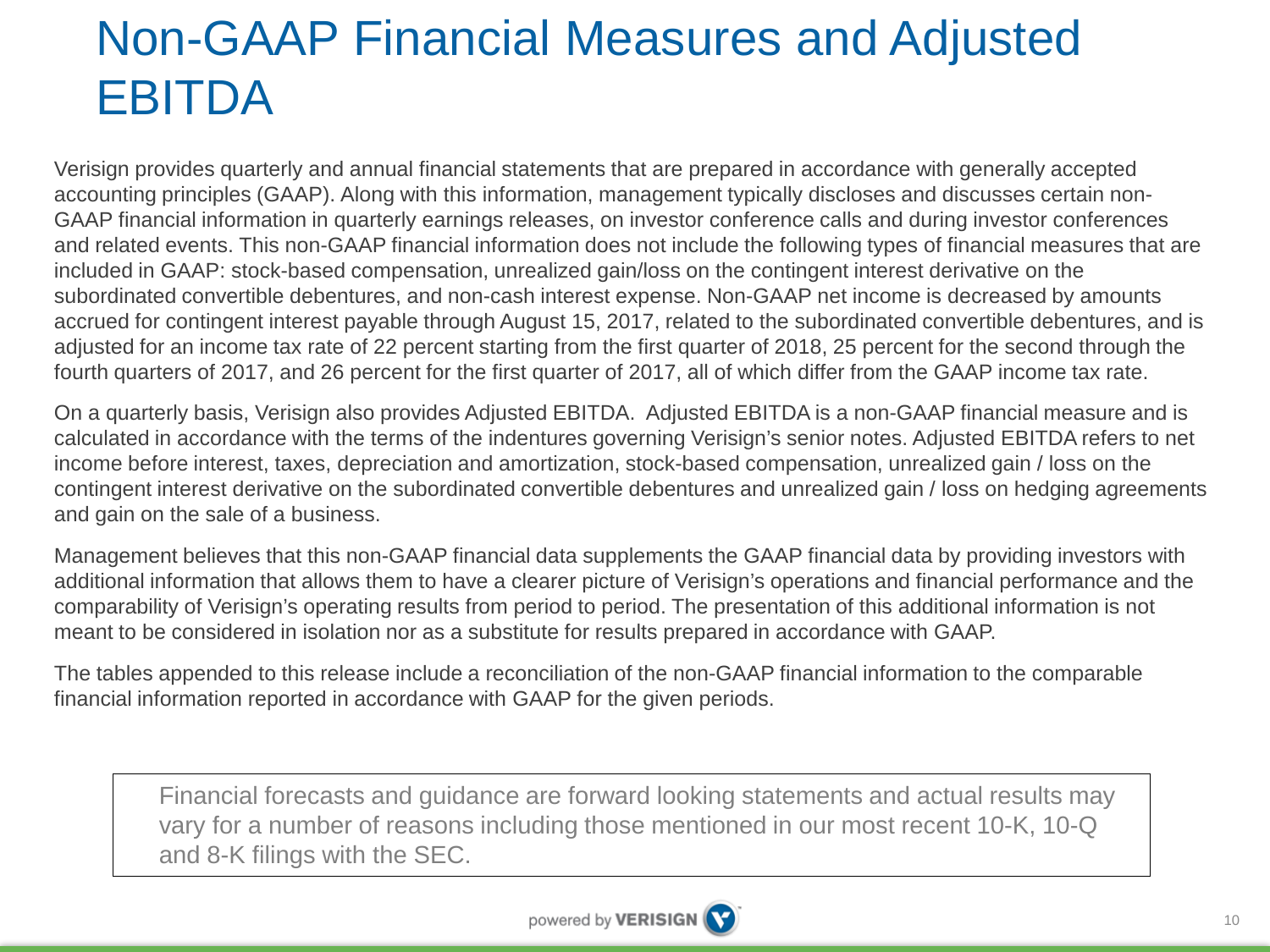### Reconciliation of Non-GAAP Financial Measures

#### **(In thousands, except per share data) (Unaudited)**

|                                                                                      | <b>Three Months Ended</b>         |     |                             |    |                                   |     |                             |                       |                            |    |                             |
|--------------------------------------------------------------------------------------|-----------------------------------|-----|-----------------------------|----|-----------------------------------|-----|-----------------------------|-----------------------|----------------------------|----|-----------------------------|
|                                                                                      | <b>March 31, 2018</b>             |     |                             |    | December 31, 2017                 |     |                             | <b>March 31, 2017</b> |                            |    |                             |
|                                                                                      | <b>Operating</b><br><b>Income</b> |     | <b>Net</b><br><b>Income</b> |    | <b>Operating</b><br><b>Income</b> |     | <b>Net</b><br><b>Income</b> |                       | Operating<br><b>Income</b> |    | <b>Net</b><br><b>Income</b> |
| <b>GAAP</b> as reported                                                              | \$185,419                         | S   | 134,263                     |    | \$176,432                         | -SS | 102,837                     |                       | \$175,271                  |    | \$116,412                   |
| Adjustments:                                                                         |                                   |     |                             |    |                                   |     |                             |                       |                            |    |                             |
|                                                                                      | 12,978                            |     | 12,978                      |    | 12,864                            |     | 12,864                      |                       | 12,563                     |    | 12,563                      |
| Unrealized loss on contingent interest<br>derivative on the subordinated convertible |                                   |     | 3,918                       |    |                                   |     | 3,851                       |                       |                            |    | 893<br>3,493                |
| Contingent interest payable on subordinated                                          |                                   |     |                             |    |                                   |     |                             |                       |                            |    | (3,808)                     |
|                                                                                      |                                   |     | (19,081)                    |    |                                   |     | (480)                       |                       |                            |    | (10,642)                    |
|                                                                                      | \$198,397                         | \$. | 132,078                     | \$ | 189,296                           | £.  | 119,072                     | \$.                   | 187.834                    | \$ | 118,911                     |
|                                                                                      |                                   |     |                             | \$ | 295,501                           |     |                             | \$                    | 288,614                    |    |                             |
|                                                                                      | 66.3%                             |     |                             |    | 64.1%                             |     |                             |                       | 65.1%                      |    |                             |
|                                                                                      |                                   |     | 123,506                     |    |                                   |     | 124,257                     |                       |                            |    | 124,464                     |
|                                                                                      |                                   | \$  | 1.07                        |    |                                   | \$  | 0.96                        |                       |                            | \$ | 0.96                        |

#### **SUPPLEMENTAL FINANCIAL INFORMATION**

The following table presents the classification of stock-based compensation:

| <b>Three Months Ended</b> |                   |                       |  |  |  |
|---------------------------|-------------------|-----------------------|--|--|--|
| <b>March 31, 2018</b>     | December 31, 2017 | <b>March 31, 2017</b> |  |  |  |
| $1,609$ \$                | $1,719$ \$        | 1,735                 |  |  |  |
| 1.448                     | 1.433             | 1.429                 |  |  |  |
| 1.721                     | 1.560             | 1.496                 |  |  |  |
| 8.200                     | 8.152             | 7.903                 |  |  |  |
| 12,978 \$                 | 12.864 \$         | 12.563                |  |  |  |

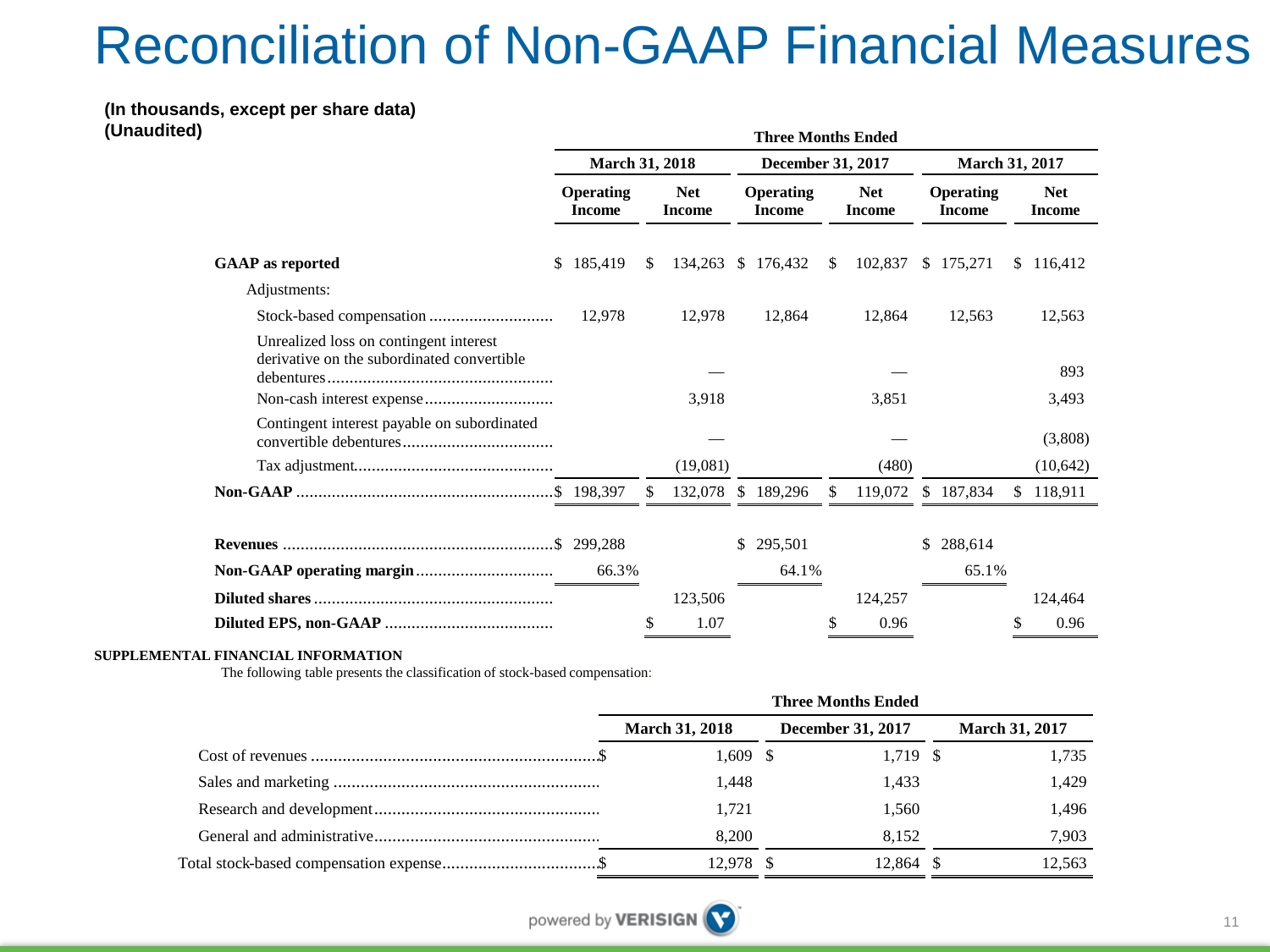### Adjusted EBITDA Reconciliation

#### **VERISIGN, INC. RECONCILIATION OF NON-GAAP ADJUSTED EBITDA**

**(In thousands)**

#### **(Unaudited)**

The following table reconciles GAAP net income to non-GAAP Adjusted EBITDA for the periods shown below:

|                                                                       | <b>Three Months Ended</b><br>March 31, | <b>Four Quarters</b><br>Ended<br>March 31, |           |  |
|-----------------------------------------------------------------------|----------------------------------------|--------------------------------------------|-----------|--|
|                                                                       | 2018<br>2017                           |                                            |           |  |
|                                                                       | 134.263 \$                             | 116.412 \$                                 | 475,099   |  |
|                                                                       | 40.788                                 | 29,023                                     | 148,101   |  |
|                                                                       | 18.172                                 | 31.137                                     | 128,799   |  |
|                                                                       | 12.117                                 | 13.102                                     | 48.893    |  |
|                                                                       | 12.978                                 | 12.563                                     | 53.322    |  |
| Unrealized loss on contingent interest derivative on the subordinated |                                        | 893                                        |           |  |
|                                                                       | (117)                                  | 495                                        | (355)     |  |
|                                                                       |                                        |                                            | (10, 421) |  |
|                                                                       | 218.201 \$                             | 203.625 \$                                 | 843.438   |  |

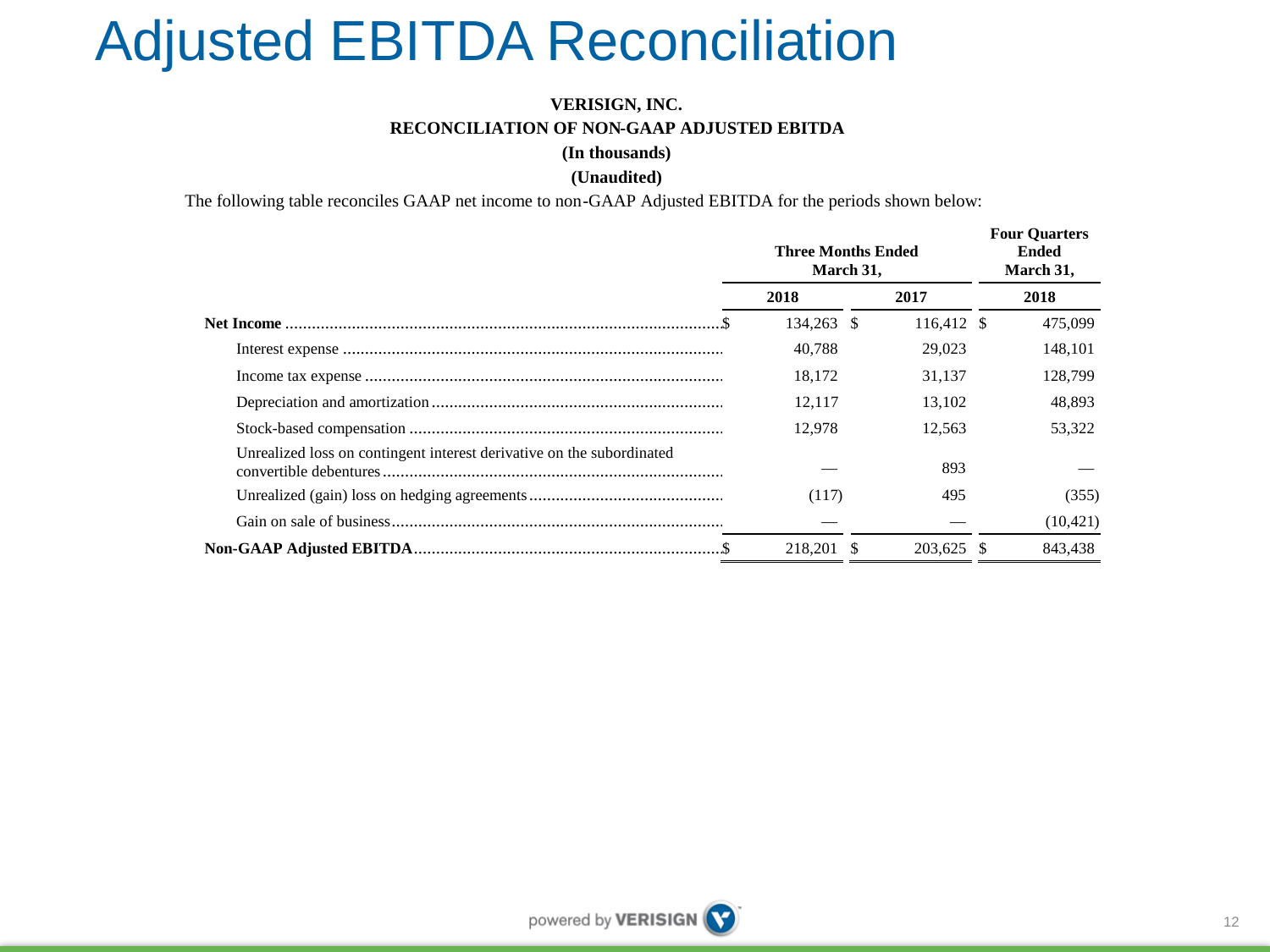### Free Cash Flow Calculation

### **Reconciliation of Operating Cash Flow to Free Cash Flow (1)(2)**

| (SM)<br><b>Cash Flow from Operating</b>       |                  | FY15 Q116 Q216 Q316 Q416 FY16 Q117 Q217 Q317 Q417 FY17 Q118            |  |  |  |                                                                            |  |
|-----------------------------------------------|------------------|------------------------------------------------------------------------|--|--|--|----------------------------------------------------------------------------|--|
| <b>Activities</b>                             |                  | 670.0 149.6 167.4 171.1 205.0 693.0 148.2 180.7 174.7 199.2 702.8 90.0 |  |  |  |                                                                            |  |
| Acquisition of Property and<br>Equipment, Net | $(40.7)$ $(7.1)$ | (6.4)                                                                  |  |  |  | $(6.4)$ $(6.7)$ $(26.6)$ $(9.7)$ $(9.3)$ $(21.6)$ $(8.9)$ $(49.5)$ $(7.7)$ |  |
| <b>Total Free Cash Flow</b>                   |                  | 629.3 142.6 161.0 164.6 198.3 666.4 138.5 171.4 153.0 190.3 653.3 82.3 |  |  |  |                                                                            |  |

- **1) Free Cash Flow is a non-GAAP financial measure defined as cash flow from operating activities, less capital expenditures.**
- **2) The sum of the amounts in the columns and rows may not match the total amounts shown due to rounding.**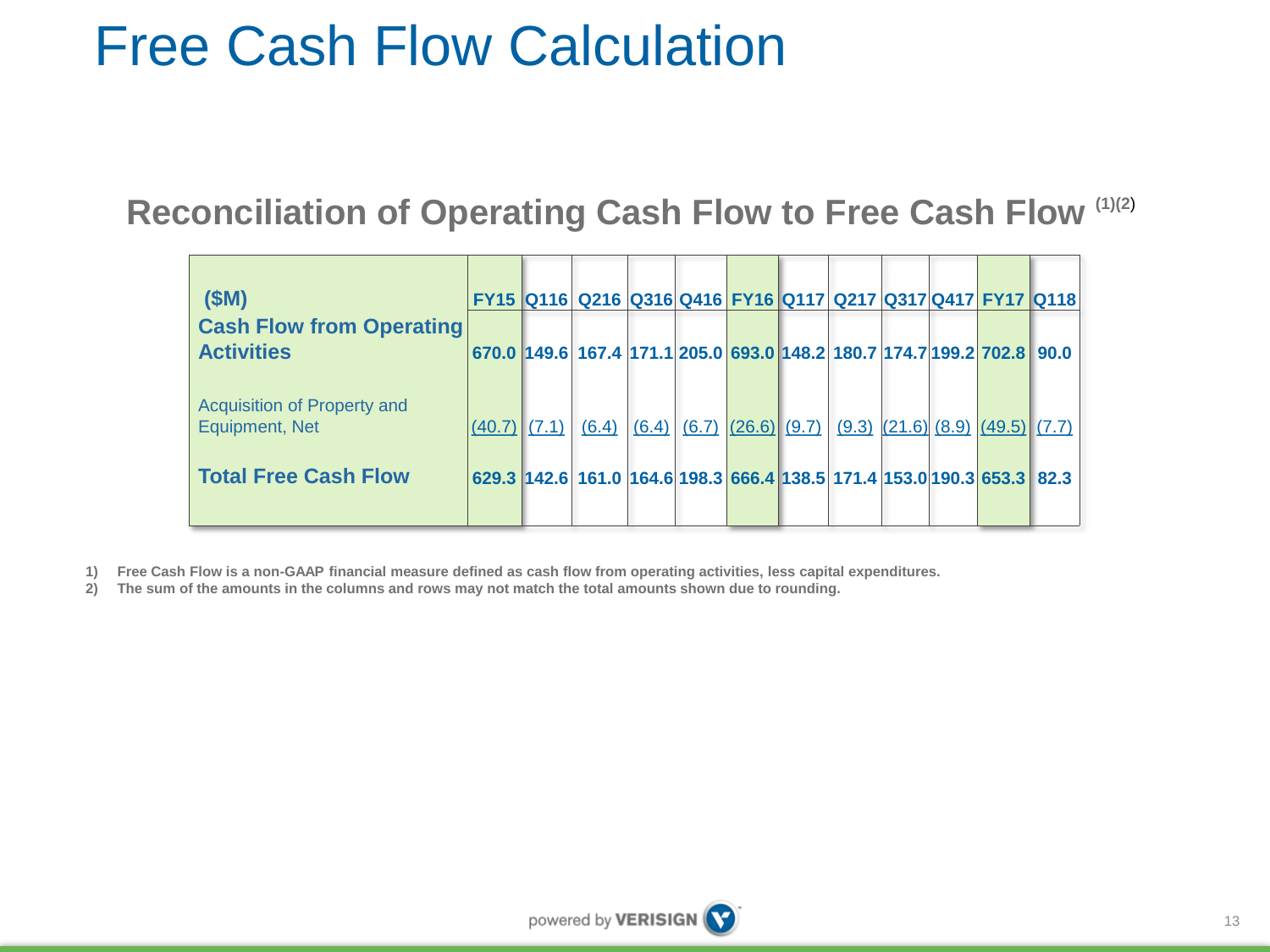### Reconciliation of Non-GAAP Financial Guidance

(Reconciliation of Financial Guidance as given on slide 7 of April 2018 earnings presentation)

**1) Full year 2018 non-GAAP operating margin guidance:** 65.5% to 66.5%

|                                  | Low      | <b>High</b> |
|----------------------------------|----------|-------------|
| <b>GAAP operating margin</b>     | $61.0\%$ | 62.0%       |
| Stock-based compensation         | 4.5%     | $4.5\%$     |
| <b>Non-GAAP operating margin</b> | 65.5%    | 66.5%       |

**2) Full year 2018 non-GAAP interest expense and non-GAAP non-operating income, net guidance:** \$85 million to \$92 million expense

|                                                         | LOW     |               | High                |  |
|---------------------------------------------------------|---------|---------------|---------------------|--|
|                                                         |         | (in millions) |                     |  |
| <b>GAAP interest expense (i)</b>                        | \$114.8 |               | $\frac{1}{2}$ 114.8 |  |
| <b>GAAP non-operating income, net</b>                   | (22.7)  |               | (15.7)              |  |
| Non-cash interest expense                               | (7.1)   |               | (7.1)               |  |
| Non-GAAP interest expense and non-operating income, net | 85.0    |               | 92.0                |  |

(i) - This guidance reflects the previously announced redemption of the Subordinated Convertible Debentures to occur on May 1, 2018.